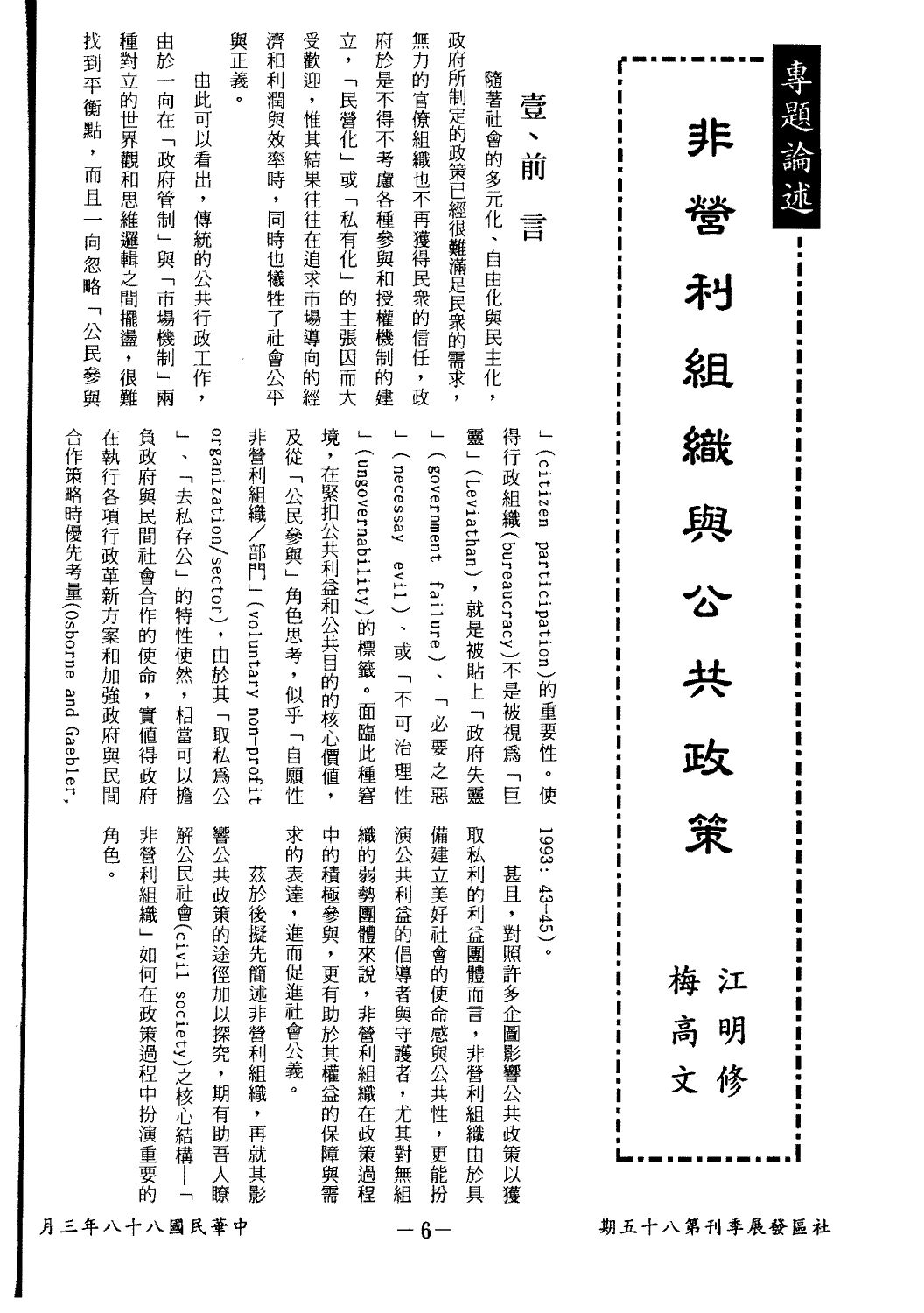**-"-----------------**

r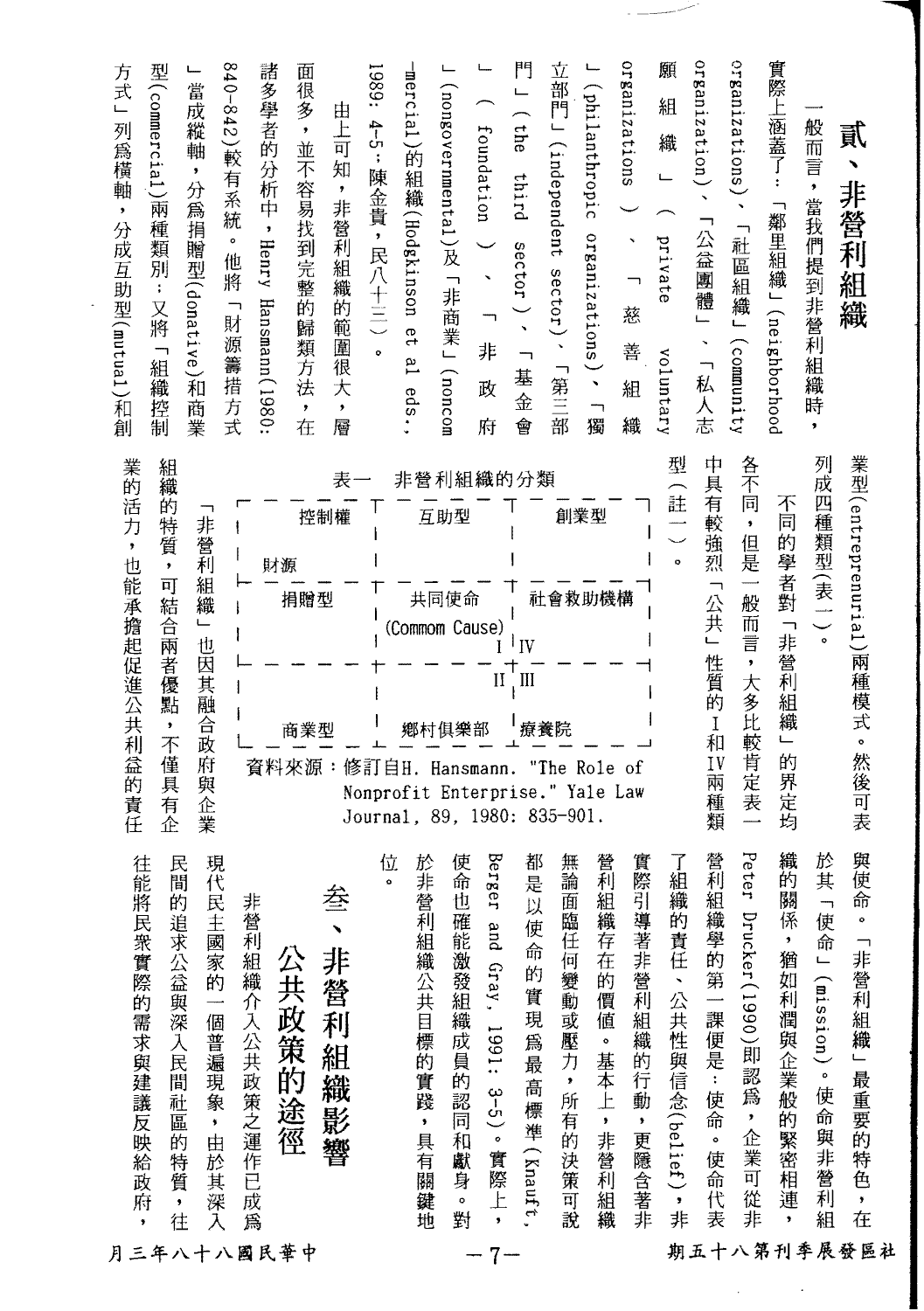| 況應有所改變的理念,試圖影響涉及廣大民<br>政策倡導」<br>是非營利組織基於社會現                                            | 的作法便是進行公共政策的倡導(advocacy)。<br>走向參與公共事務與改造社會環境,而首要 | 利組織除了應維持原有的功能外<br>織的傳統功能似已不足以因應。<br>因此<br>,更應積極<br>,非營            | 失、社會結構扭曲<br>解決社會不公平、不合理的病象,非營利組<br>、資源分配不均等。<br>而欲           | 的工作者察覺到<br>源。在公共服務的過程中,許多非營利組織<br>$\bullet$<br>問題的根源係出於制度缺              | 雖然投入大量的人力、金錢,仍未能根絕病<br>服務等為主,然而面對日益複雜的社會問題<br>$\pmb{\ast}$                             | 極地收容、救濟、醫療、興學、文化、社會<br>非營利組織的傳統功能,固然主要以消<br>$\overline{\phantom{a}}$ | 以說<br>明<br>$\blacksquare$<br>政策倡導                                | 非營利組織較常用來影響公共政策的途徑加<br>細分<br>$\bullet$<br>種類<br>可謂極其多樣,以下僅舉出七種     | 將非營利組織參與公共政策過程的方式加以<br>作為政府制定或執行公共政策之參考。若是                                      |
|----------------------------------------------------------------------------------------|--------------------------------------------------|-------------------------------------------------------------------|--------------------------------------------------------------|-------------------------------------------------------------------------|----------------------------------------------------------------------------------------|----------------------------------------------------------------------|------------------------------------------------------------------|--------------------------------------------------------------------|---------------------------------------------------------------------------------|
| 義工或職工的遊說活動,是達成組織公共目<br>非營利組織秉持公民參與的精神<br>$\bar{\star}$<br>透過                           | 是非營利組織政策倡導功能所能替代的<br>遊<br>說<br>$\circ$           | 竟,政黨政治的運作與公民參與的行動絕非<br>響力,但制度運作的支持卻是愈形重要<br>$\ddot{\bullet}$<br>畢 | 非營利組織雖在議題倡議上發揮其專業的<br>1987: 307)。Jenkins(1987: 312)又指出,<br>影 | 題提倡與教育大衆的功能上,實較型塑細部<br>政策方案與監督政府運作更爲成功(Jenkins,                         | interests) $^{\circ}$<br>體<br>利<br>益<br>( noncommercial<br>也因為如此,非營利組織在議<br>collective | 衆為受益對象,表達市井小民非商業性的集<br>非營利組織政策倡導的原則乃在於以一般大                           | 引或創造社會變遷爲目的<br>$\ddot{\cdot}$<br>Craig<br>Jenkins(1987: 296)也指出, | 是爲試圖影響相關政策及法令之制定<br>非營利組織在政策倡導方面所發揮的功能乃<br>,並導                     | 衆或特定弱勢族群福祉的公共議題<br>使政府制定或改善相關的公共政策<br>$\bullet$<br>,進而促<br>所以<br>$\bullet$      |
| 能影響非營利組織所代表之集體利益的政策<br>所倡導之立場見解一致的法案。對於任何<br>會子<br>以密切注意,或從旁促進或加以阻止<br>可<br>月三年八十八國民華中 | 之目的,無非是希冀立法部門能夠通過與其<br>所欲影響的重要對象。非營利組織政策倡<br>導   | 反映民意,故其亦成為非營利組織政策倡導<br>至於立法遊說,立法機關乃為人民喉舌                          | 行<br>之急就是提供相關資訊、進行遊說,以影響<br>政部門的看法                           | 門作決定,因此非營利組織政策倡導的當務<br>執行<br>$\pmb{\cdot}$<br>以及諸多的細節問題仍須留待行政部<br>$8 -$ | 是原則性規定的法律,至於有關政策的實際<br>以行政遊說來說<br>,國會所通過的法案多                                           | 法案或政策(Hopkins,<br>政策決定者支持並通過非營利組織所關切的<br>1992:<br>104)               | 溝通<br>織<br>介入政策過程<br>,以影響公共政策或議題設定,並說服<br>,向政府部門的政策決定者           | 此<br>的<br>權力,遊說則是為尋求好的公共政策<br>所謂<br>「遊說」(1obbying)乃是非營利組<br>。<br>在 | Hopkins(1992)曾指出<br>的的一<br>種正當、合理且具體的途徑。Bruce<br>,政治是為追求政府<br>Ŕ.<br>期五十八第刊季展發區社 |

4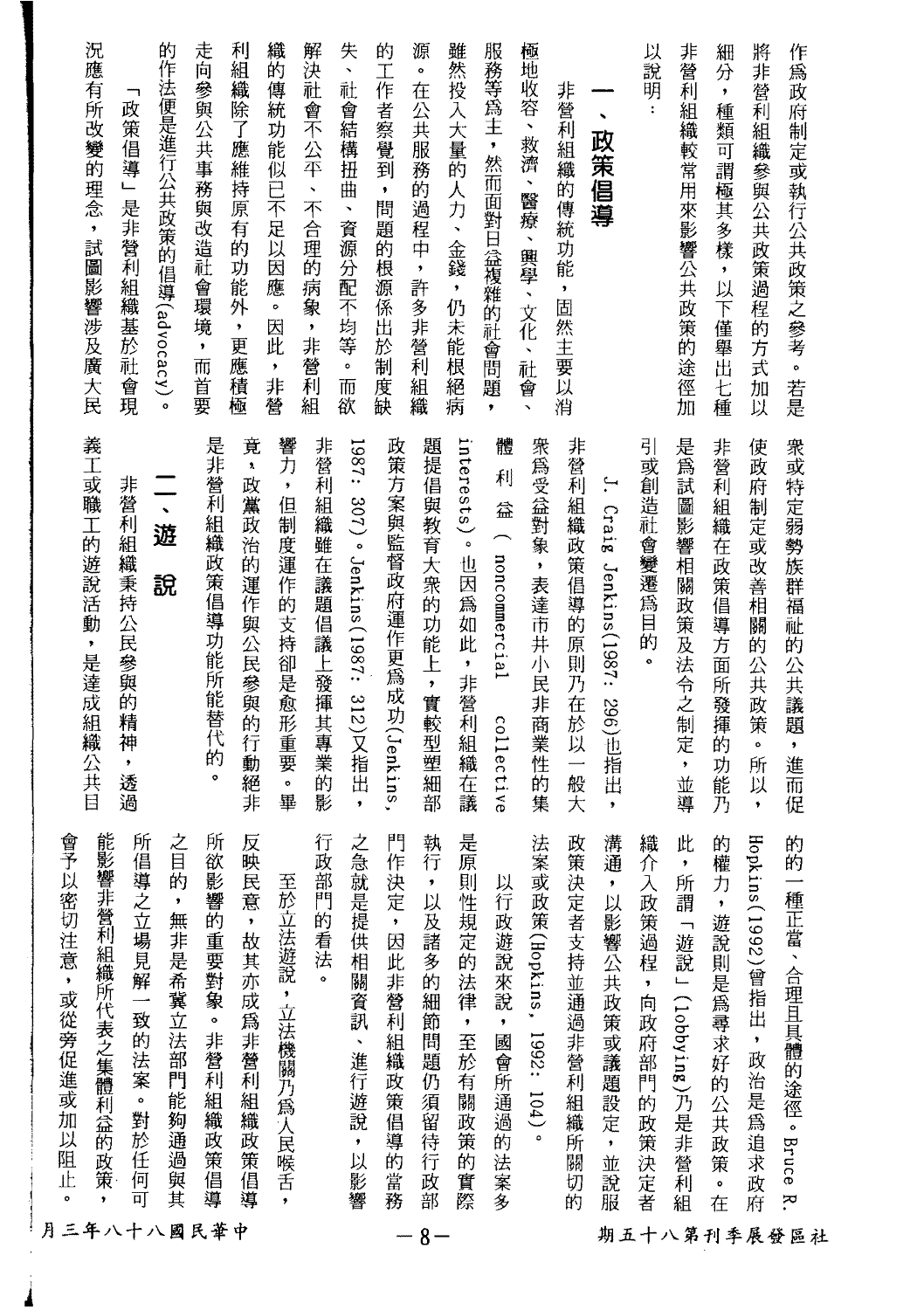|             | 立<br>對於他們所關切的議題,都會盡其所能      | democracy)。慣用此策略的公民團體主要以      | 露,使問題明顯化之後,進一步的辯論才能              |
|-------------|-----------------------------|-------------------------------|----------------------------------|
|             | 在當今的多元社會,各類非營利組織林           | 特質之一為「示威民主」(demonstration     | 色。因爲一個單純的事件通常是經過媒體披              |
| 月三年八十八國民華中  | 六<br>策略聯盟                   | 的社會運動,特別是環境保護運動所呈現的           | 或謂公共議程守門人(gatekeeper)的重要角        |
|             | 非營利組織影響公共政策的途徑之一。           | Charles O. Jones(1977)曾指出,許多  | 的過程中,扮演著議程設定(agenda setting),    |
|             | 方的互動型態:因此,涉入競選活動亦成為         | 或怨憤的情緒色彩。                     | 媒體在公共政策議程建立(agenda building)     |
|             | 組織對候選人的選舉推介,乃是「互惠」雙         | 的理念訴求,因此這些方式即不免帶有悲傷           | 議程核心的仲裁者。更具體言之,大衆傳播              |
|             | 言之,候選人對非營利組織的關切與非營利         | 尋求體制外的改革行動,來宣揚非營利組織           | 此,大衆傳播媒體儼然是管制議題進入公共              |
|             | 的候選人,予以立場友善的推薦與支持<br>。<br>換 | 的請願、激進的遊行示威、靜坐抗議,或是           | 的過程中,具有舉足輕重的決定性地位;因              |
|             | 策<br>,<br>而多是對平日關心非營利組織所提議題 | 使政府正視處理。自力救濟的方式包括溫和           | 策議程之中。由於大衆傳播媒體在型塑公意              |
| $-9-$       | 參與上,少以直接推派代表的方式來影響政         | 社會廣泛注意,進而集結塑造輿論力量,迫           | 共政策,即是要創造議題,並將議題帶入政              |
|             | 參加競選。我國的非營利組織在選舉活動的         | 府積極的回應與有效的解決,抑或是為引起           | 府施政的層面中。而非營利組織要想影響公              |
|             | 1994: 357), 或是非營利組織自行推舉代表   | 營利組織與民衆所提出的訴求,沒有獲得政           | 但實際上只有一小部分的議題能夠納歸到政              |
|             | 另<br>途徑就是支持若干候選人(Jansson,   | 法透過正常合法的管道表達其意見,或是非           | 會上縱然有諸多公共問題有待釐清與解決,              |
|             | 有利的地位,以便有助於影響公共政策過程         | 自力救濟係源自於非營利組織或公民無             | 政策之制定。Jenkins(1987: 307)指出,社     |
|             | 非營利組織爲了在政治競技場上尋求更           | 四、自力救濟                        | 型塑輿論,造就公意,以期影響民衆觀念與              |
| 期五十八第刊季展發區社 | 五、涉入競選活動                    | 傳播媒體的注意,才能影響民衆與政策。            | 非營利組織與媒體合作之目的無他,即                |
|             | 民八十四:三七三)。                  | 是,由於人力物力等資源的匱乏,唯有引起           | 三、訴諸輿論                           |
|             | 故其所發揮的影響力自是不容小覷(丘昌泰,        | 中。而對非營利組織而言,更爲實際的觀點           | 指之「杯葛」(boycott)。                 |
|             | 公共問題訴求為重點,向執政當局表示抗議         | issue),進入公共議程(public agenda)之 | Berry(1977)所言之「延滯」<br>,或Hopkins所 |
|             | 草根性組織為主。草根性組織通常以特定的         | 夠開始,並使事件轉化成為公共議題(public       | 其中,阻止不利政策的行動,即Jeffery M.         |
|             |                             |                               |                                  |

 $\mathbf{E}$ 

 $\bar{\phantom{a}}$ 

 $\hat{\boldsymbol{\gamma}}$ 

r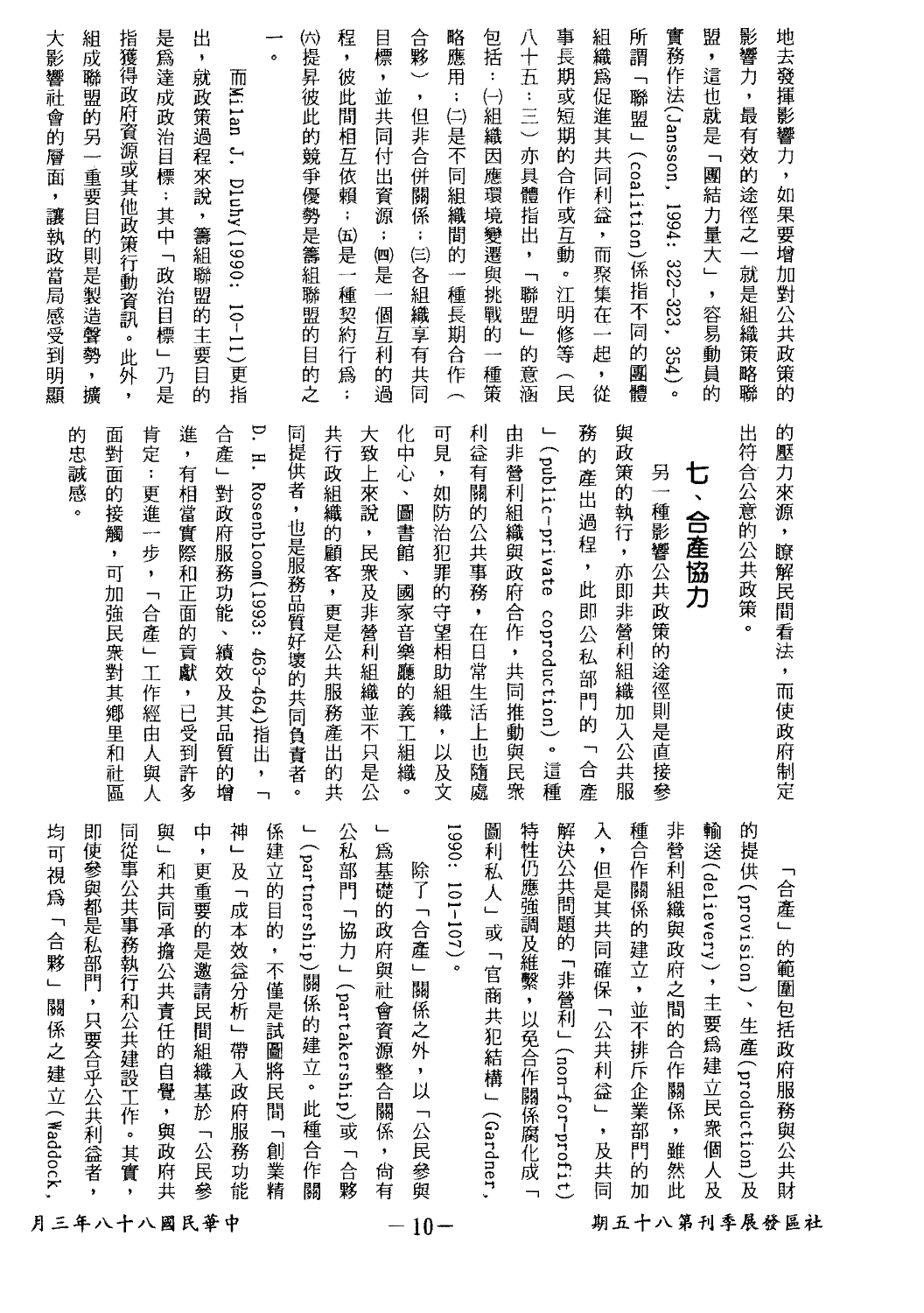| 組織對<br>的<br>議題與主張更能反映人民的需求。因此<br>的<br>社區<br>與民衆的關懷與服務<br>透過非營利<br>$\pmb{\cdot}$<br>其所提出<br>٠                                                                                         | 營利組織對公共利益的提倡<br>政策<br>內容是否符合公平正義<br>, 更能監督公共<br>$\ddot{\ast}$       | 及其所彰<br>社<br>會大衆和<br>顯<br>田<br>政<br>府部門的注意與支持<br>的民間自發性力量<br>$\pmb{\cdot}$<br>開<br>$\bullet$<br>透過非<br>始受到 | 的<br>共<br>政策只關注少數者的利益<br>公共福祉<br>此<br>時<br>ł<br>非營利組織所具有的公共性<br>,將很難應付未來的議題<br>$\bullet$<br>而<br>忽視普遍性<br>۰<br>,<br>以 | 種族衝突及人權運動等問題<br>$\overline{\phantom{a}}$<br>如果政府的<br>公 | 多全球發展的危機—如世界和平、<br>環境問題<br>$\overline{\phantom{a}}$                 | 尤其在人類即將邁入二十一世紀的今天,<br>祉<br>許<br>$\bullet$ | 體<br>的<br>利<br>一,然而<br>益<br>時<br>$\pmb{\ast}$<br>$\pmb{\cdot}$<br>利益團體在追求自己狹隘<br>卻時常忽略了公共利益與福<br>、<br>局<br>部 | 真正影響公共政策過程的往往是各種利益團                               | 在標榜民主參與的政<br>(治體)<br>制<br>中<br>$\pmb{\cdot}$<br>事實上                   | 肆<br>╲<br>結<br>語                  | 立<br>,而非爲<br>「利害共同體」<br>的相互背書<br>$\ddot{\phantom{0}}$ | سسا<br>(Network<br>Ъ,<br>Fesponsiprility)<br>E<br>共<br>同<br>建<br>ـــــــــا                    | 還特<br>別<br>強<br>調<br>此<br>乃爲<br>$\overline{\phantom{a}}$<br>責任<br>合作<br>網<br>絡<br>外 | $1991)$ $\degree$ John W.<br>Gardner(1990: 107-109) |
|--------------------------------------------------------------------------------------------------------------------------------------------------------------------------------------|---------------------------------------------------------------------|------------------------------------------------------------------------------------------------------------|-----------------------------------------------------------------------------------------------------------------------|--------------------------------------------------------|---------------------------------------------------------------------|-------------------------------------------|--------------------------------------------------------------------------------------------------------------|---------------------------------------------------|-----------------------------------------------------------------------|-----------------------------------|-------------------------------------------------------|------------------------------------------------------------------------------------------------|-------------------------------------------------------------------------------------|-----------------------------------------------------|
| 本<br>系<br>所<br>文<br>敎<br>作<br>授<br>音<br>$\ddot{\ddot{\bullet}}$<br>ţ.<br>梅<br>江<br>高<br>明<br>文<br>修<br>Д,<br>現<br>該<br>任<br>所<br>政<br>博<br>洽<br>$\pm$<br>大<br>生<br>學公<br>共<br>元<br>政 | 擔補<br>創雙贏<br>助性的<br>$\pmb{\circ}$<br>公共服務使命及功能<br>$\bullet$<br>與政府共 | 組織不僅<br>意識<br>L<br>$\bullet$<br>基於上述的析探<br>可<br>以影響政府的政策過程<br>,吾人深知非營利<br>,<br>更能<br>承                     | 公共性<br>組織<br>自發性的參與,不僅促進了公共政策<br>$\pmb{\cdot}$<br>更重要的是創造了休戚與共「社<br>區<br>的                                            | 現代民主國家的<br>個普遍現象<br>$\pmb{\cdot}$<br>經由<br>非營利         | 的文化基礎<br>非營利組織<br>$\mathbf{r}$<br>值得深思,亦值得繼續發揚<br>介入公共政策之運作己成爲<br>o | 公私協力及合夥關係之建立實具有頗<br>爲深刻                   | 鄕村建設運動」等,均廣爲世人肯定。是以<br>民衆教育運動」<br>與梁漱溟於山東鄒平從事的<br>$\pmb{\ast}$                                               | 民教育運動」<br>$\ddot{\phantom{1}}$<br>陶行知在江蘇無錫創辦的     | $\pmb{\cdot}$<br>又如民初晏陽初於河北定縣推動<br>的<br>$\overline{\phantom{0}}$<br>平 | 建立之典型,如古代之「社倉」和<br>「郷約            | 有以非營利組織爲主的公私協力和合夥關<br>係                               | 莫屬<br>$\overline{f}$<br>$\ddot{\phantom{0}}$<br>其實從史科的分析<br>可<br>知<br>$\pmb{\cdot}$<br>中<br>國早 | $\bullet$<br>更重要且更具創新性的作法則非<br>:「合產                                                 | 非營利組織除了影響公共政策的制定與執行                                 |
| 陳金<br>貴<br>$\frac{+}{\hbar}$<br>美國非營利組織的人力資源管理<br>月三年八十八國民華中                                                                                                                         | 之初探<br>環保管理與都會發展研討會論文<br>: 以生態保育聯盟為例<br>第七屆<br>民八                   | 江<br>明修等<br>究<br>台北<br>我國環保類非營利組織策略聯盟<br>巨流<br>民八十四                                                        | 參考文獻:<br>丘<br>昌泰<br>公共政策:當代政策科學理論之研                                                                                   | 對話和溝通中                                                 | 組織本身及其行動的眞僞<br>性則展現在人們之相互觀察、聆聽、<br>$\, ,$<br>而其共同                   | 項假定適可以協助吾人<br>,檢視非營利<br>$11-$             | 靠性、持續性、合理性、近乎普通性<br>自主性內在價值和普通語言等。此九                                                                         | 行動的假定,<br>如社會行動<br>一、富裕<br>$\frac{1}{\mathbf{p}}$ | 建構了九項可以解釋非營利組織公益                                                      | J (The Theory of<br>the Commons). | 而提出了深具啓發作用的<br>「共同理論                                  | 圖尋求非營利組織的共同基礎和價值                                                                               | 註<br>÷<br>Roger A.<br>Lohan (1992: 47-54)斌                                          | 註釋<br>t<br>期五十八第刊季展發區社                              |